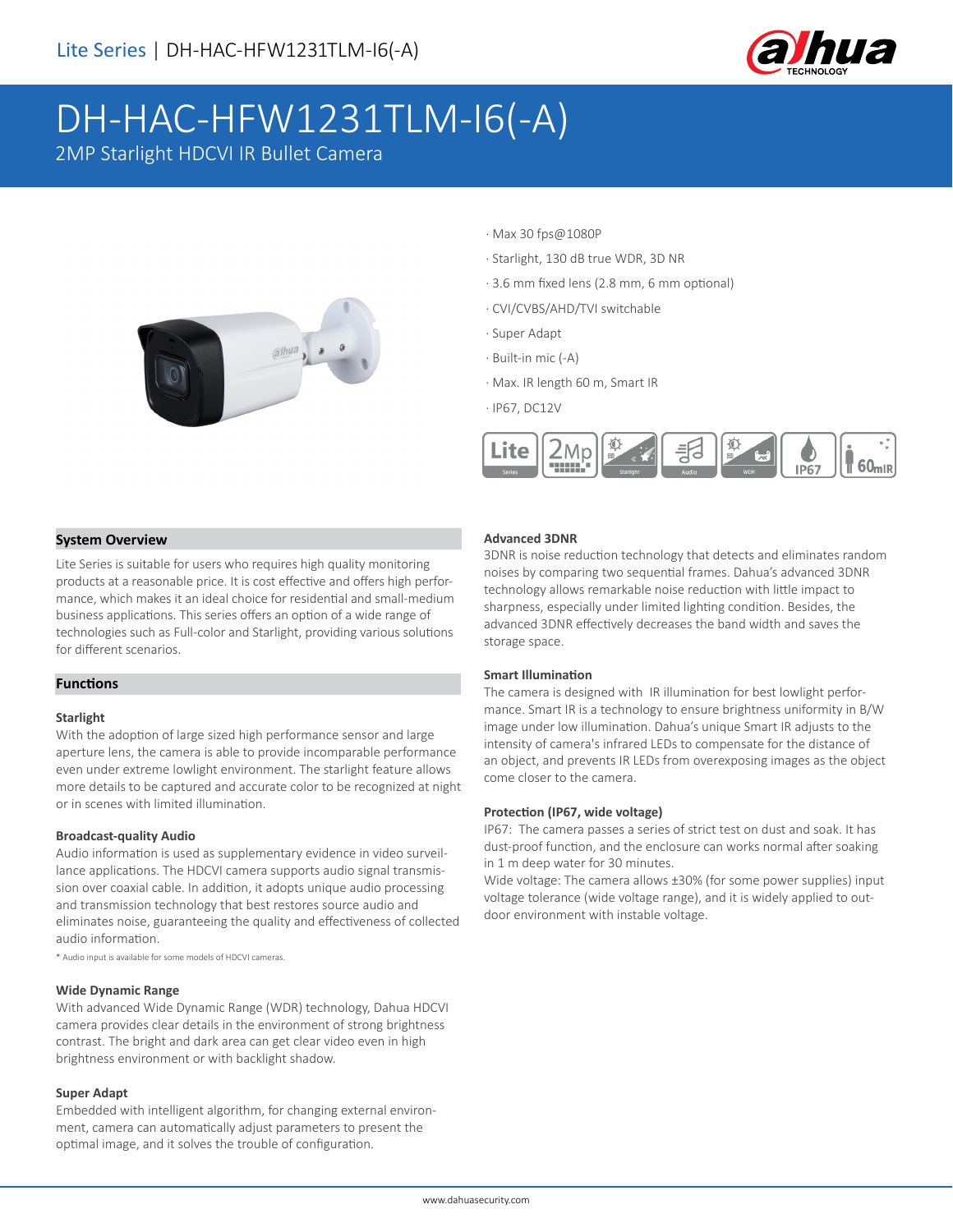# Lite Series | DH-HAC-HFW1231TLM-I6(-A)

# **Technical Specification**

| iecnnicai specincation          |                  |                                                                                                     |                     |                    |                              |  |
|---------------------------------|------------------|-----------------------------------------------------------------------------------------------------|---------------------|--------------------|------------------------------|--|
| Camera                          |                  |                                                                                                     |                     |                    |                              |  |
| Image Sensor                    |                  | 1/2.8" CMOS                                                                                         |                     |                    |                              |  |
| Max. Resolution                 |                  | 1920 (H) × 1080 (V)                                                                                 |                     |                    |                              |  |
| Pixel                           |                  | 2MP                                                                                                 |                     |                    |                              |  |
| <b>Scanning System</b>          |                  | Progressive                                                                                         |                     |                    |                              |  |
| <b>Electronic Shutter Speed</b> |                  | PAL: 1/25 s-1/100,000 s<br>NTSC: 1/30 s-1/100/000 s                                                 |                     |                    |                              |  |
| S/N Ratio                       |                  | > 65 dB                                                                                             |                     |                    |                              |  |
| Min. Illumination               |                  | 0.002 Lux/F1.6, 30 IRE, 0 Lux IR on                                                                 |                     |                    |                              |  |
| <b>Illumination Distance</b>    |                  | 60 m (196.9 ft)                                                                                     |                     |                    |                              |  |
| Illuminator On/Off Control      |                  | Auto; manual                                                                                        |                     |                    |                              |  |
| <b>Illuminator Number</b>       |                  | 2 (IR light)                                                                                        |                     |                    |                              |  |
| Pan/Tilt/Rotation Range         |                  | Pan: 0°-360°<br>Tilt: 0°-90°<br>Rotation: 0°-360°                                                   |                     |                    |                              |  |
| Lens                            |                  |                                                                                                     |                     |                    |                              |  |
| Lens Type                       |                  | <b>Fixed lens</b>                                                                                   |                     |                    |                              |  |
| Mount Type                      |                  | M12                                                                                                 |                     |                    |                              |  |
| Focal Length                    |                  | 2.8 mm; 3.6 mm; 6 mm                                                                                |                     |                    |                              |  |
| Max. Aperture                   |                  | F1.6                                                                                                |                     |                    |                              |  |
| Field of View                   |                  | 2.8 mm: H: 107°; V: 56°; D: 127°<br>3.6 mm: H: 86°; V: 46°; D: 101°<br>6 mm: H: 54°; V: 29°; D: 63° |                     |                    |                              |  |
| Iris Type                       |                  | Fixed iris                                                                                          |                     |                    |                              |  |
| <b>Close Focus Distance</b>     |                  | 2.8 mm: 0.7 m (2.3 ft)<br>3.6 mm: 1.1 m (3.6 ft)<br>6 mm: 2.5 m (8.2 ft)                            |                     |                    |                              |  |
|                                 | Lens             | Detect                                                                                              | Observe             | Recognize          | Identify                     |  |
|                                 | $2.8 \text{ mm}$ | 43.9 m<br>(144 ft)                                                                                  | 17.5 m<br>(57.4 ft) | 8.8 m<br>(28.9 ft) | 4.4 m<br>$(14.4 \text{ ft})$ |  |

| <b>White Balance</b>         | Auto; manual                                                                                                                      |
|------------------------------|-----------------------------------------------------------------------------------------------------------------------------------|
| Gain Control                 | Auto; manual                                                                                                                      |
| <b>Noise Reduction</b>       | 3D NR                                                                                                                             |
| Smart IR                     | Yes                                                                                                                               |
| Mirror                       | Off/On                                                                                                                            |
| <b>Privacy Masking</b>       | Off/On (8 area, rectangle)                                                                                                        |
| Certifications               |                                                                                                                                   |
| Certifications               | CE (EN55032, EN55024, EN50130-4)<br>FCC (CFR 47 FCC Part 15 subpartB, ANSI C63.4-2014)<br>UL (UL60950-1+CAN/CSA C22.2 No.60950-1) |
| Port                         |                                                                                                                                   |
| Video Output                 | Video output choices of CVI/TVI/AHD/CVBS by one<br><b>BNC</b> port                                                                |
| Audio Input                  | One channel built-in mic (-A)                                                                                                     |
| Power                        |                                                                                                                                   |
| Power Supply                 | 12V ±30% DC                                                                                                                       |
| Power Consumption            | Max 5.1 W (12V DC, IR on)                                                                                                         |
| Environment                  |                                                                                                                                   |
| <b>Operating Temperature</b> | -40°C to +60°C (-40°F to 140°F); < 95% (non-conden-<br>sation)                                                                    |
| Storage Temperature          | -40°C to +60°C (-40°F to 140°F); < 95% (non-conden-<br>sation)                                                                    |
| Structure                    |                                                                                                                                   |
| Casing                       | Mental front cover+plastic main body+mental bracket                                                                               |
|                              |                                                                                                                                   |
| <b>Camera Dimensions</b>     | 198.4 mm × 80.2 mm × 76.2 mm (7.81" × 3.16" × 3.00")                                                                              |

## **Ordering Information**

| Type                      | Part Number                           | Description                                                |  |
|---------------------------|---------------------------------------|------------------------------------------------------------|--|
| 2M Camera                 | $DH-HAC-$<br><b>HFW1231TI MP-I6-A</b> | 2MP Starlight HDCVI IR Bullet Camera, PAL                  |  |
|                           | DH-HAC-<br><b>HFW1231TI MN-I6-A</b>   | 2MP Starlight HDCVI IR Bullet Camera, NTSC                 |  |
|                           | $DH-HAC-$<br><b>HFW1231TI MP-16</b>   | 2MP Starlight HDCVI IR Bullet Camera, PAL                  |  |
|                           | DH-HAC-<br><b>HFW1231TI MN-16</b>     | 2MP Starlight HDCVI IR Bullet Camera, NTSC                 |  |
| Accessories<br>(Optional) | <b>PFA134</b>                         | Junction box                                               |  |
|                           | PFA130-F                              | IP66 Junction box                                          |  |
|                           | <b>PFA152-F</b>                       | Pole Mount Bracket (For use with PFA130-E<br>junction box) |  |
|                           | <b>PFM800-F</b>                       | Passive HDCVI Balun                                        |  |
|                           | <b>PFM321</b>                         | 12V 1A Power Adapter                                       |  |
|                           | <b>PFM820</b>                         | <b>UTC Controller</b>                                      |  |
|                           | <b>PFM904</b>                         | Integrated Mount Tester                                    |  |

## Video

DORI Distance

|            | CVI:                                            |
|------------|-------------------------------------------------|
|            | PAL: 1080P@25 fps; NTSC: 1080P@30 fps;          |
|            | AHD:                                            |
| Frame Rate | PAL: 1080P@25 fps; NTSC: 1080P@30 fps;          |
|            | TVI:                                            |
|            | PAL: 1080P@25 fps; NTSC: 1080P@30 fps;          |
|            | CVBS:                                           |
|            | PAL: 960 × 576H; NTSC: 960 × 480H               |
| Resolution | 1080P (1920 × 1080); 960H (960 × 576/960 × 480) |
| Day/Night  | Auto switch by ICR                              |
| <b>BLC</b> | BLC/WDR/HLC                                     |
| <b>WDR</b> | 130 dB                                          |

(271.7 ft)

21.5 m (70.5 ft)

 33.1 m (108.6 ft)

10.7 m (35.1 ft)

16.6 m (54.5 ft)

5.4 m (17.7 ft)

 8.3 m (27.2 ft)

3.6 mm 53.7 m (176.2 ft)

6 mm 82.8 m